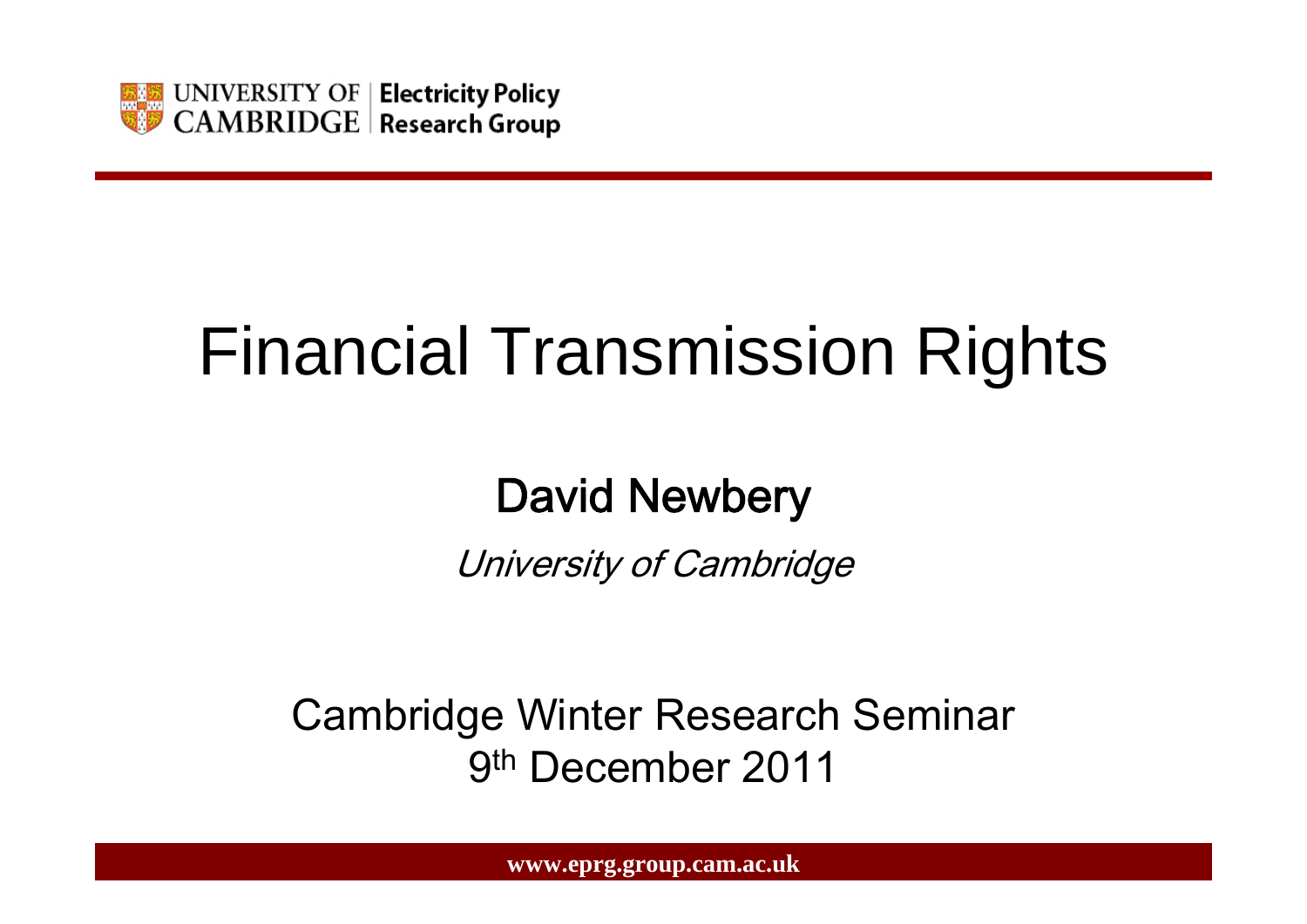

## **Outline and context**

1

- Obstacles to the Single Electricity Market
	- Lack of price convergence
	- Market power
	- Lack of interconnection
- •Solutions
	- –Market coupling
	- More investment and

### *Firm FTRs: our study for DG-ENER*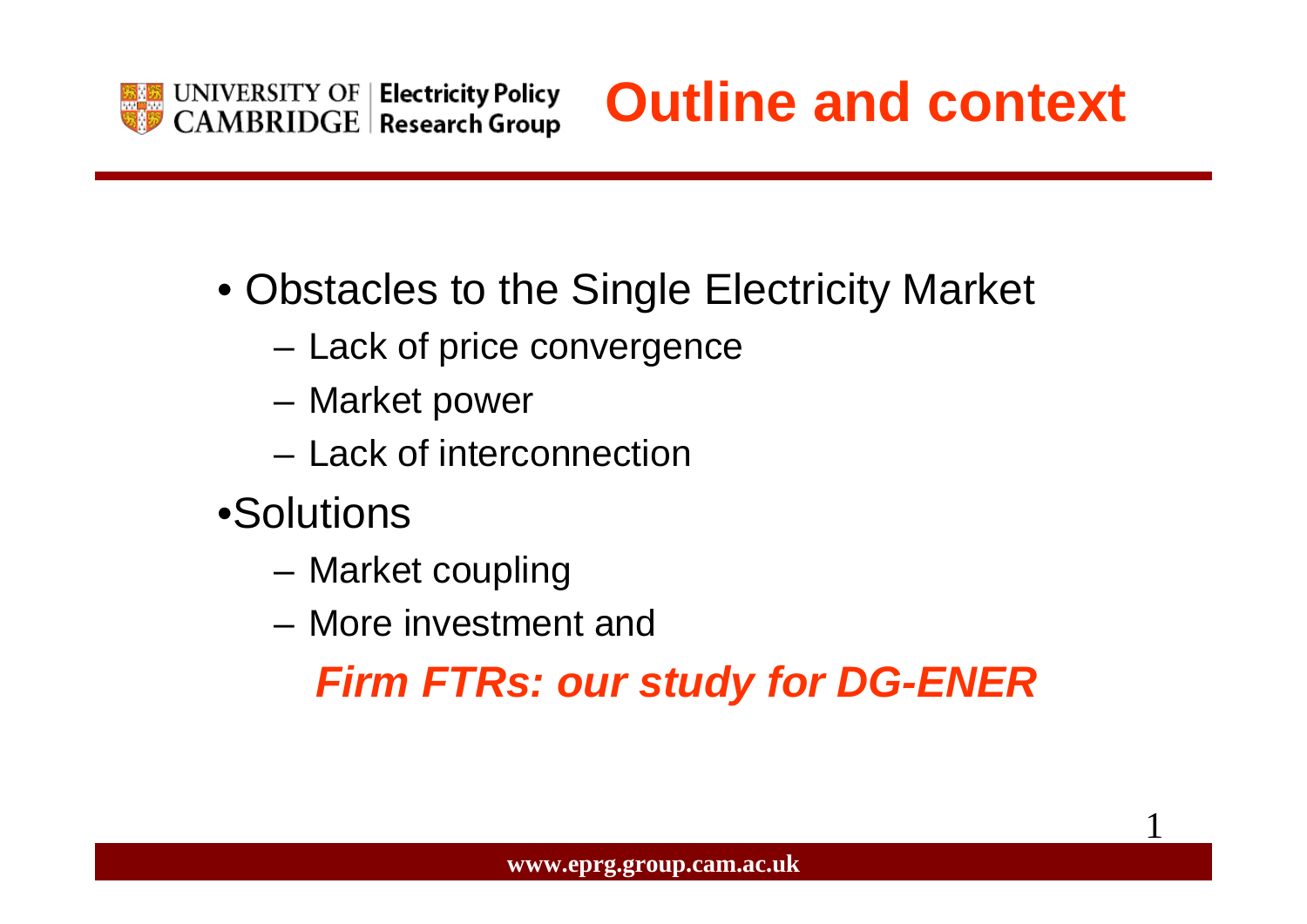

## **Objectives of the SEM**

- Deliver secure sustainable electricity efficiently
- $\Rightarrow$  competitive markets, full use of ICs (interconnectors), efficient & timely T & G investment <sup>⇒</sup>But most markets becoming **more concentrated**
- => unbundle transmission ownership
- Target Electricity Model couples markets

Provides liquid reference price

- Competition aided by long-term FTR *obligations*
	- Can be netted to increase effective contestability
	- Price discovery guides transmission investment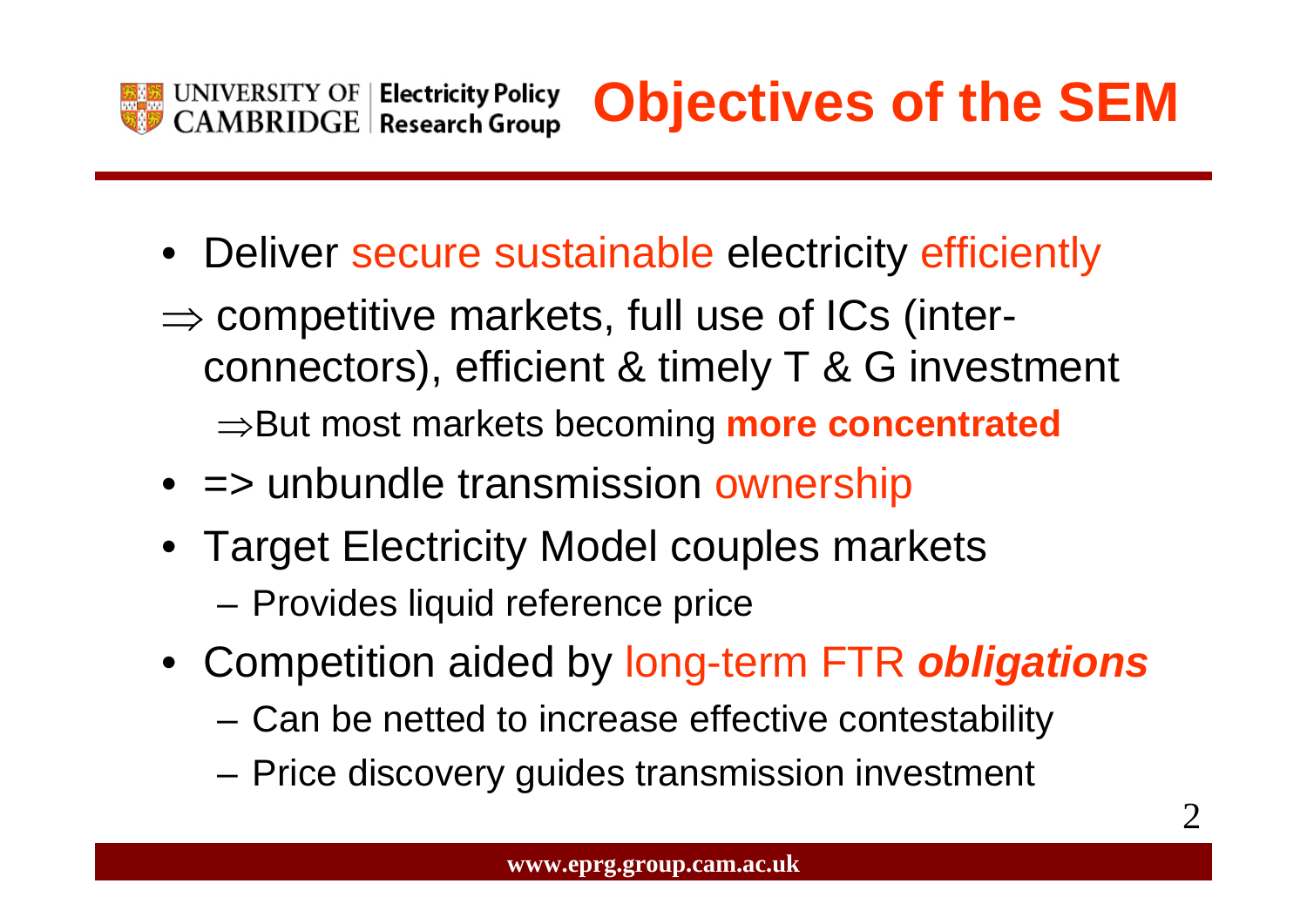

### **No single energy price in the SEM**

**Domestic electricity prices 2008**

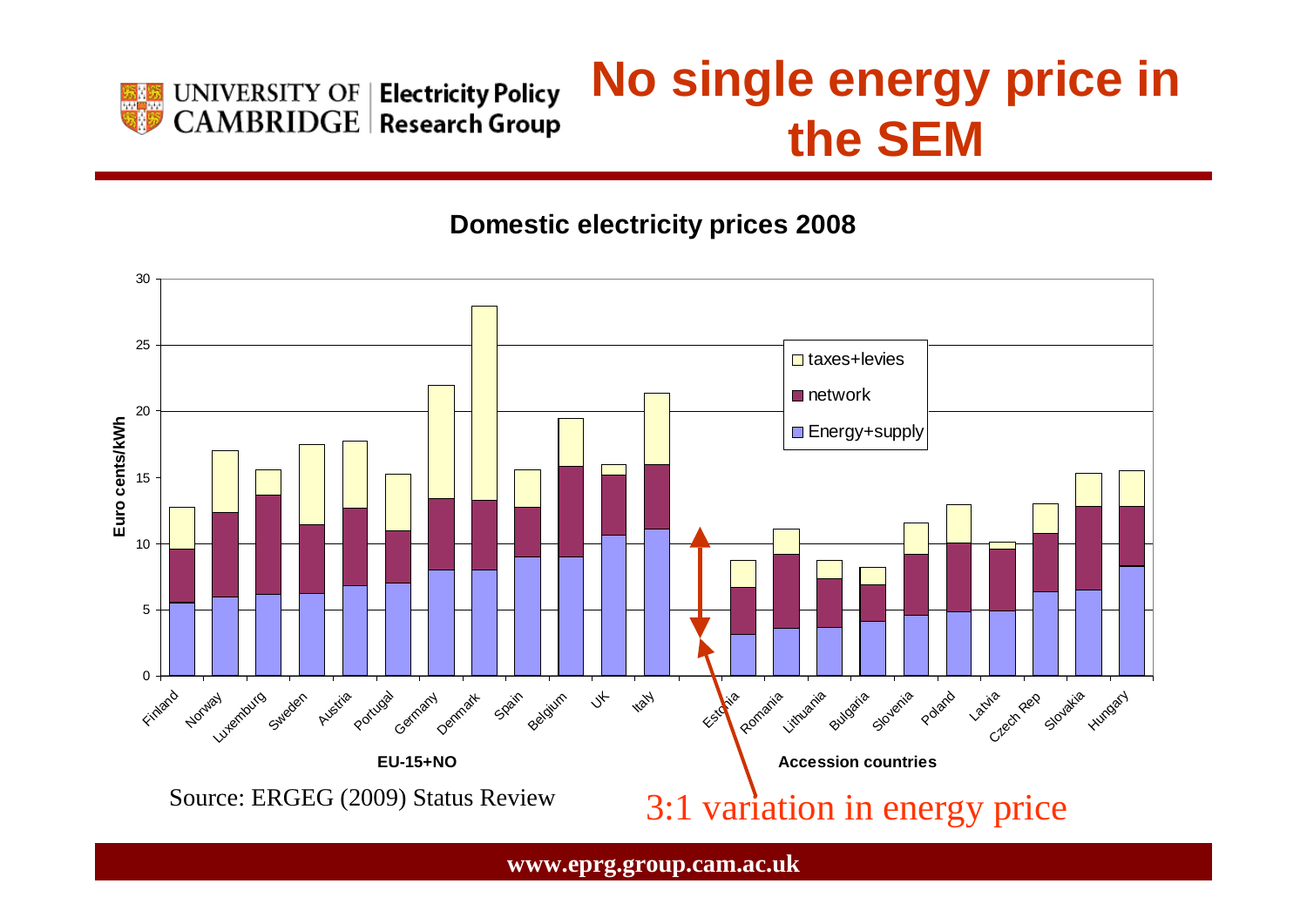

### **Integrating EU electricity markets**

- Most markets are concentrated
- •Imports can increase competition
- But interconnections limit trade
	- –were inefficiently used
	- –expansion resisted by incumbents
- Market coupling improves efficiency
- FTR obligations makes markets contestable *Together clarify where T investment needed*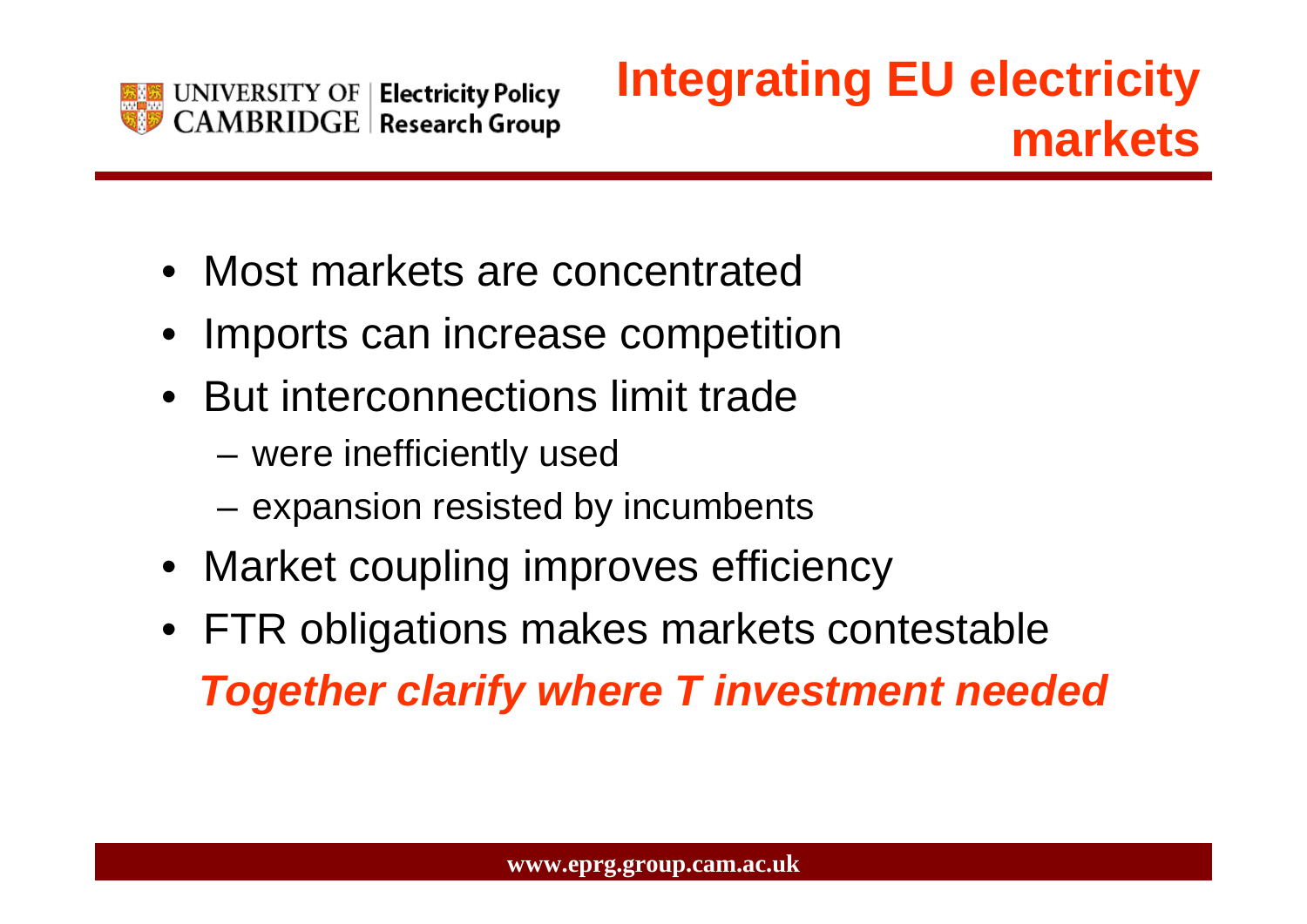

## **10 countries increased concentration in 2008**

Very highly concentrated (HHI above 5000) Highly concentrated (HHI 1800-5000) Moderately concentrated (HHI 750-1800)

Source: *EU Energy Markets in Gas and Electricity*, European Parliament 2010 athttp://www.europarl.europa.eu /document/activities/cont/201106/20110629ATT22899/20110629ATT22899EN.pdf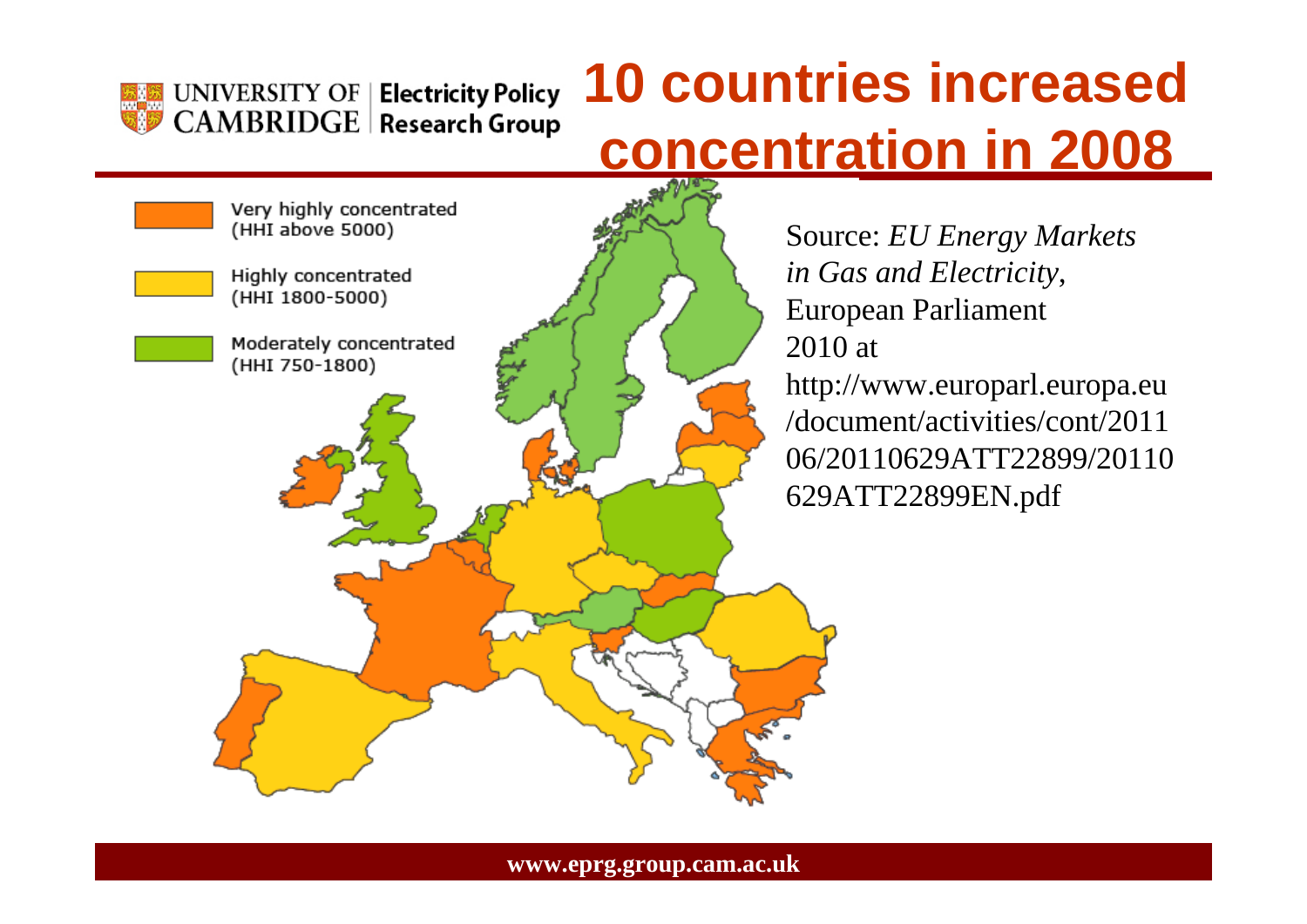

Change in net transfer capacities between winter 2004/05 and winter 2009/10 - mostly decreases

Source: Zachman (2010) from ENTSO-E. Figure shows change in net transfer capacities between winter 2004/05 andwinter 2009/10 in direction of arrow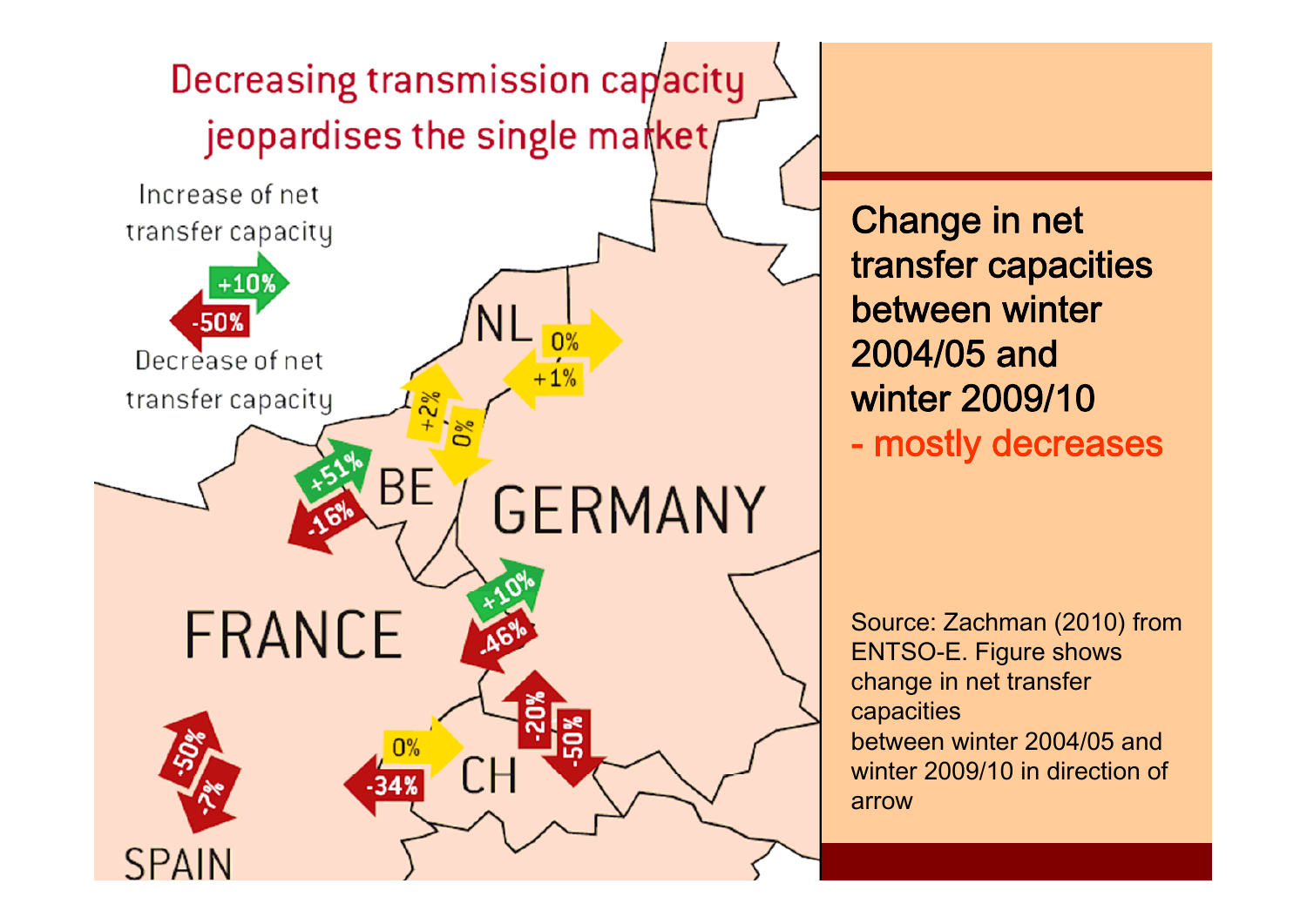

- • **Market coupling makes efficient useof interconnectors**
- • **Markets are clearedat a single price over largest area**
- **Transmissionconstraintsdetermine price zones**
- • **9 Nov 2010 Central West Europe moves to InterimTight Volume Coupling**

## **Market coupling**

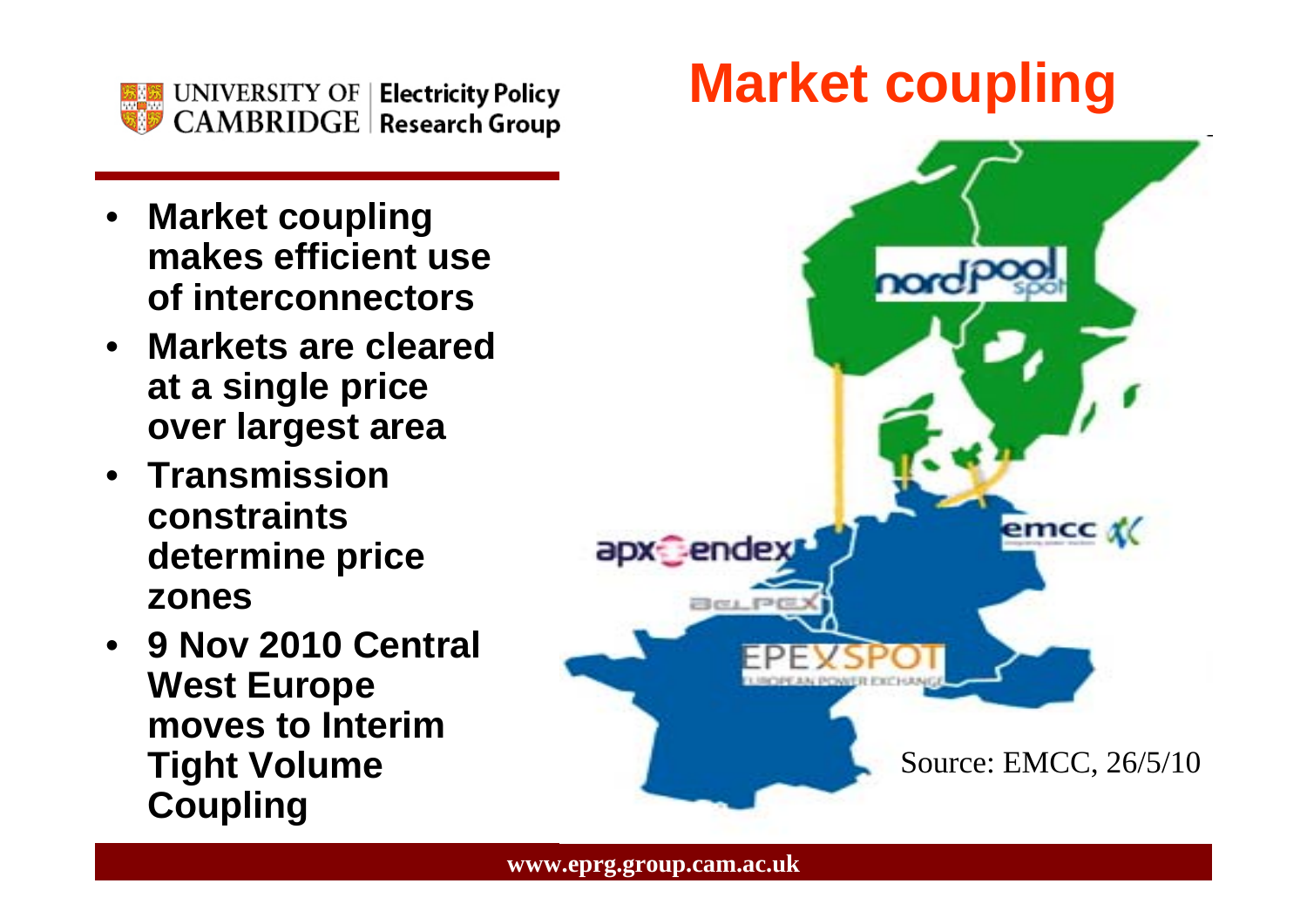

### **Absolute hourly difference relative to France 2005-10**

#### **Annual value of trade between France and other countries**

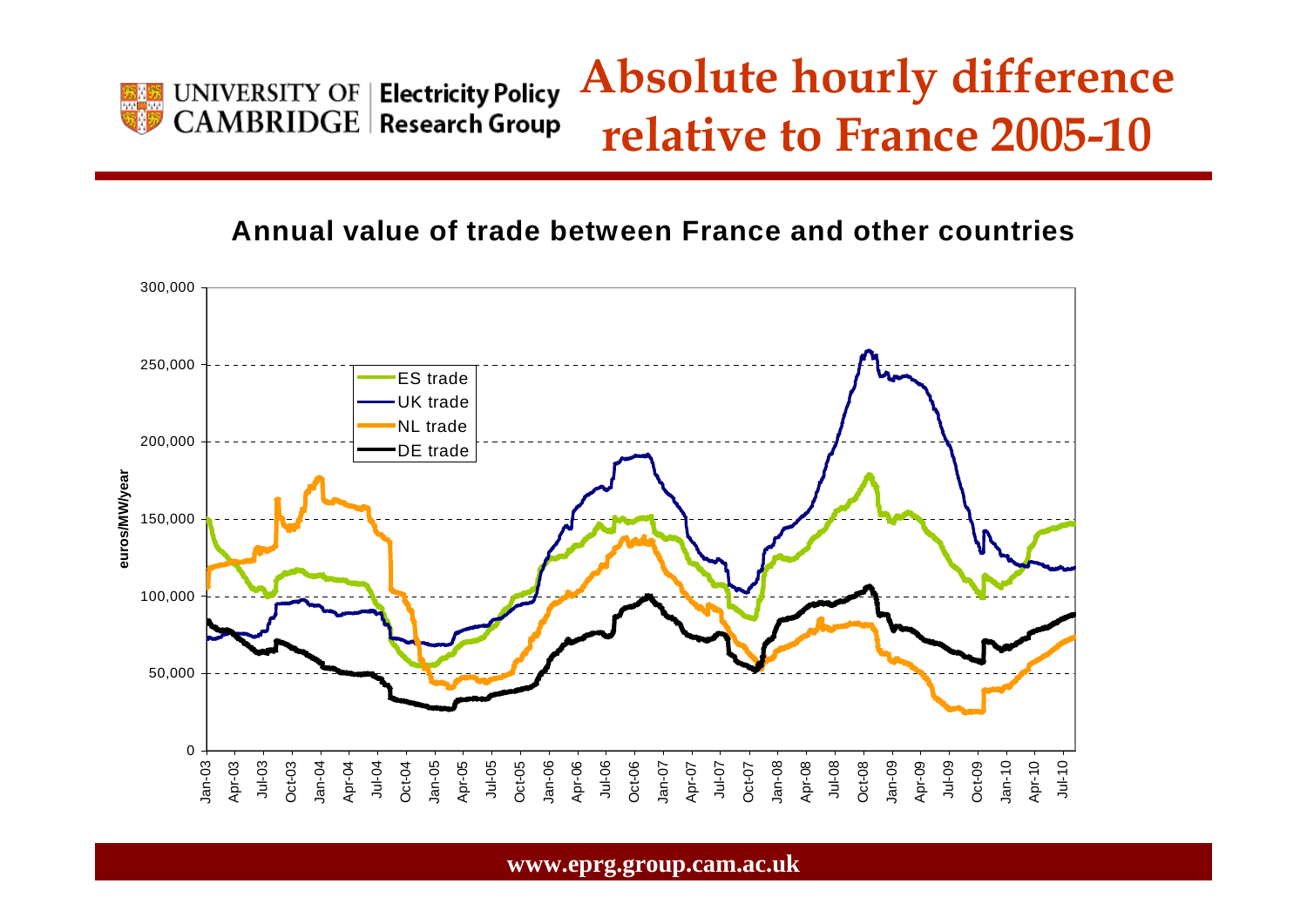



- DG-ENER commissioned Booz&Co for study
	- Physical and Financial Capacity Rights for Cross-**Border Trade** by David Newbery and Goran Strbac
	- Contributes to 3rd Package Target Electricity Model
- Consulted with ENTSO-E; CEER/ ERGEG/ ACER; CEFIC; Euroelectric; EFET; IFIEC
- Presented to Northern European Regional TSO meeting and Florence Forum (interim & final)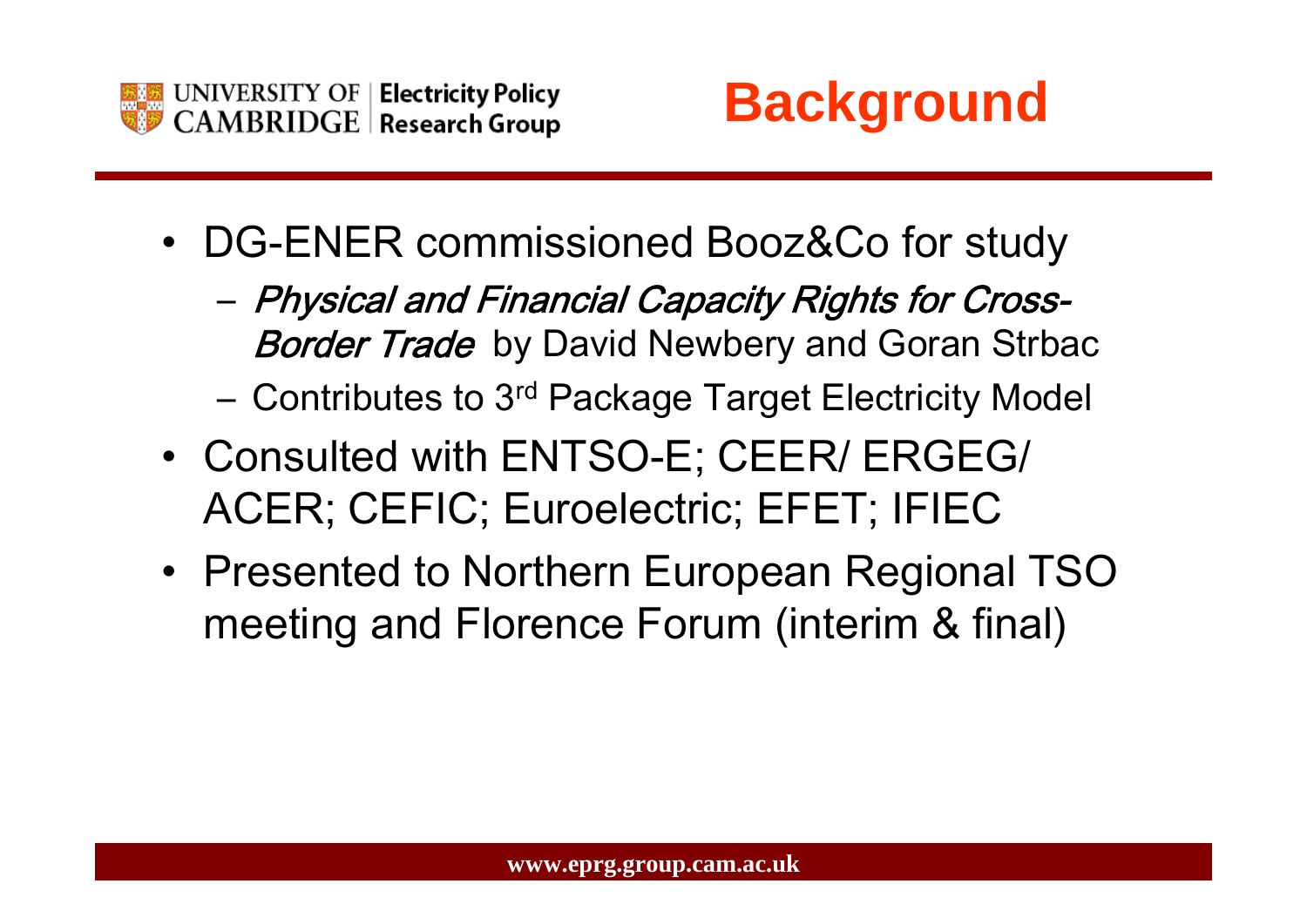



- Identify **advantages and disadvantages** of tradability of long-term Transmission Rights
- Should rights be **financial transmission rights** (FTRs) or **physical transmission rights** (PTRs), (or variants/hybrids);
- Propose **practical recommendations**, including the **preconditions necessary, for a facilitating a market in the rights**
	- – which will meet the needs of participants, and deliver efficient and reliable long-term price signals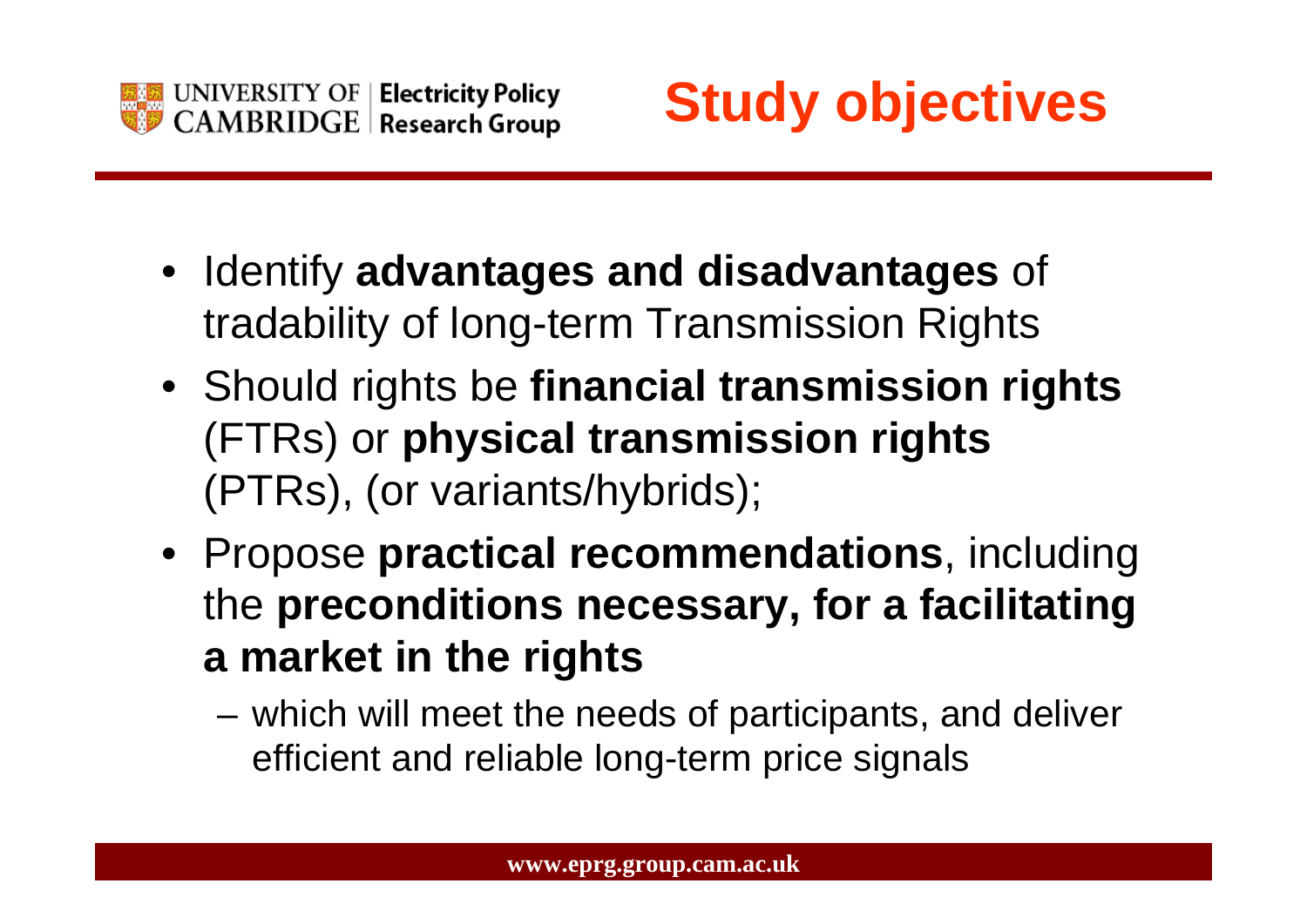



11

- TSOs offer 1 yr PTRs (one-sided options)
	- Use it (nominate) or sell it (UIOSI) day-ahead
	- Sale transforms PTR into financial instrument
	- Effectively becomes an FTR day-ahead
- TSOs and incumbents like PTRs "reflects physical reality"
	- – one-sided options restrict trade as cannot be netted
	- –**protect incumbents, impedes competition**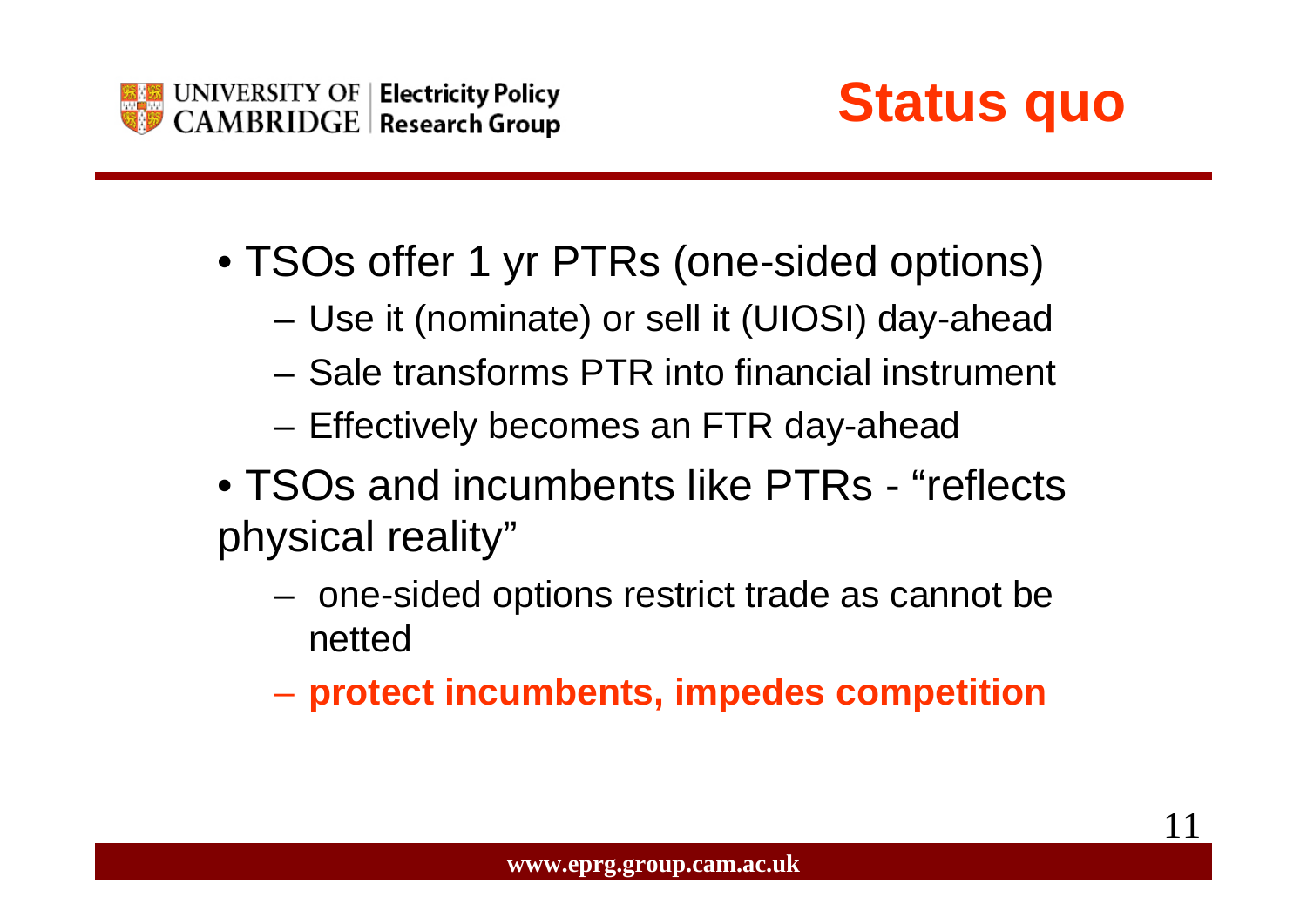

## **Benefits of TRs**

- Promotes **efficiency** in the use of interconnectors (ICs)
- •Promotes generation **competition** across borders
- $\bullet$ Tends to **mitigate market power** in generation
- $\bullet$ Price differences identify required IC **investment**
- Allocates **risk** efficiently to TSOs and rewards them appropriately
- Accommodates **intermittent** generation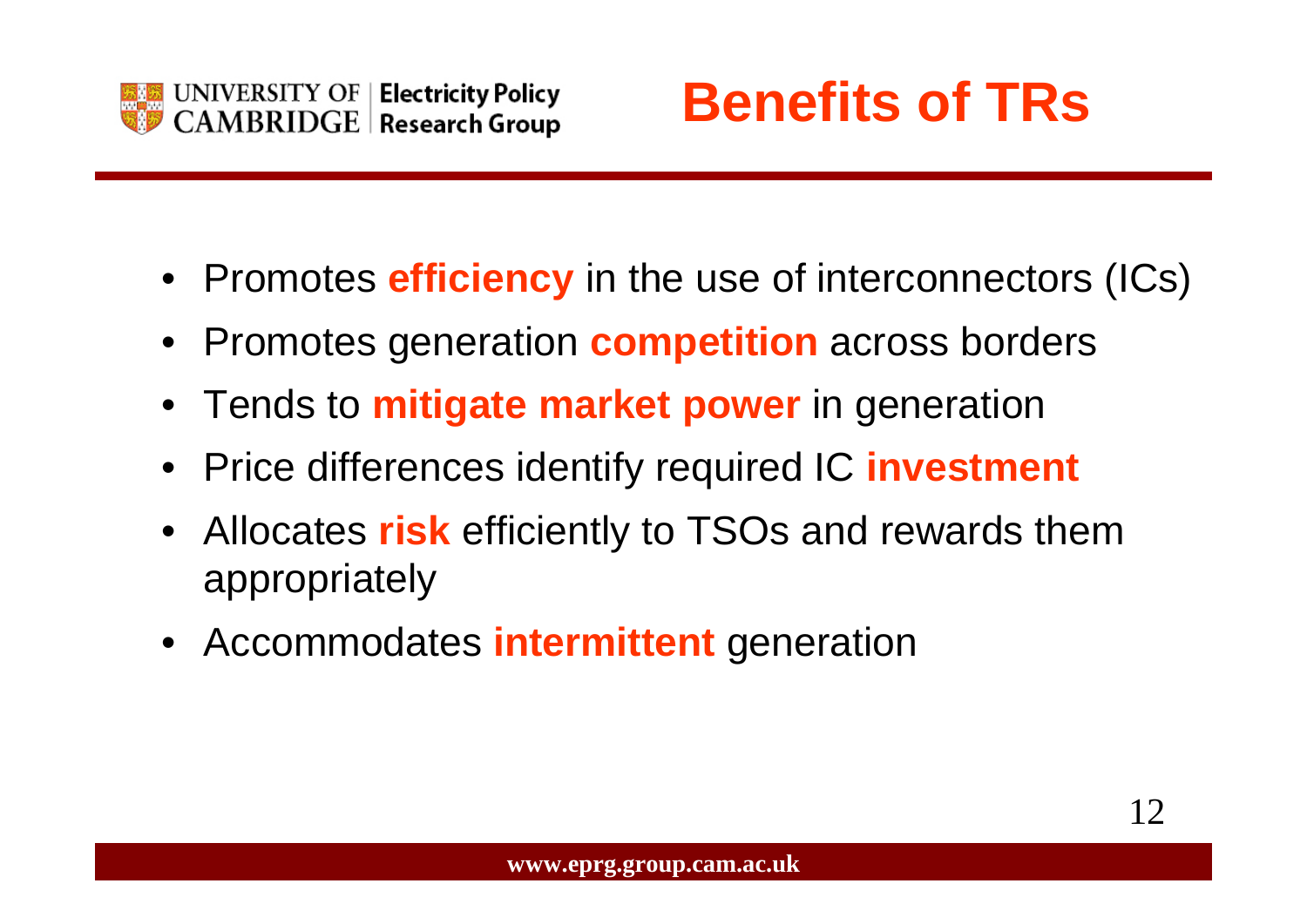

- 2 GW interconnector between countries A & B
- FTRs obligations trade at **€5**



**Netting can dramatically increase imported competition**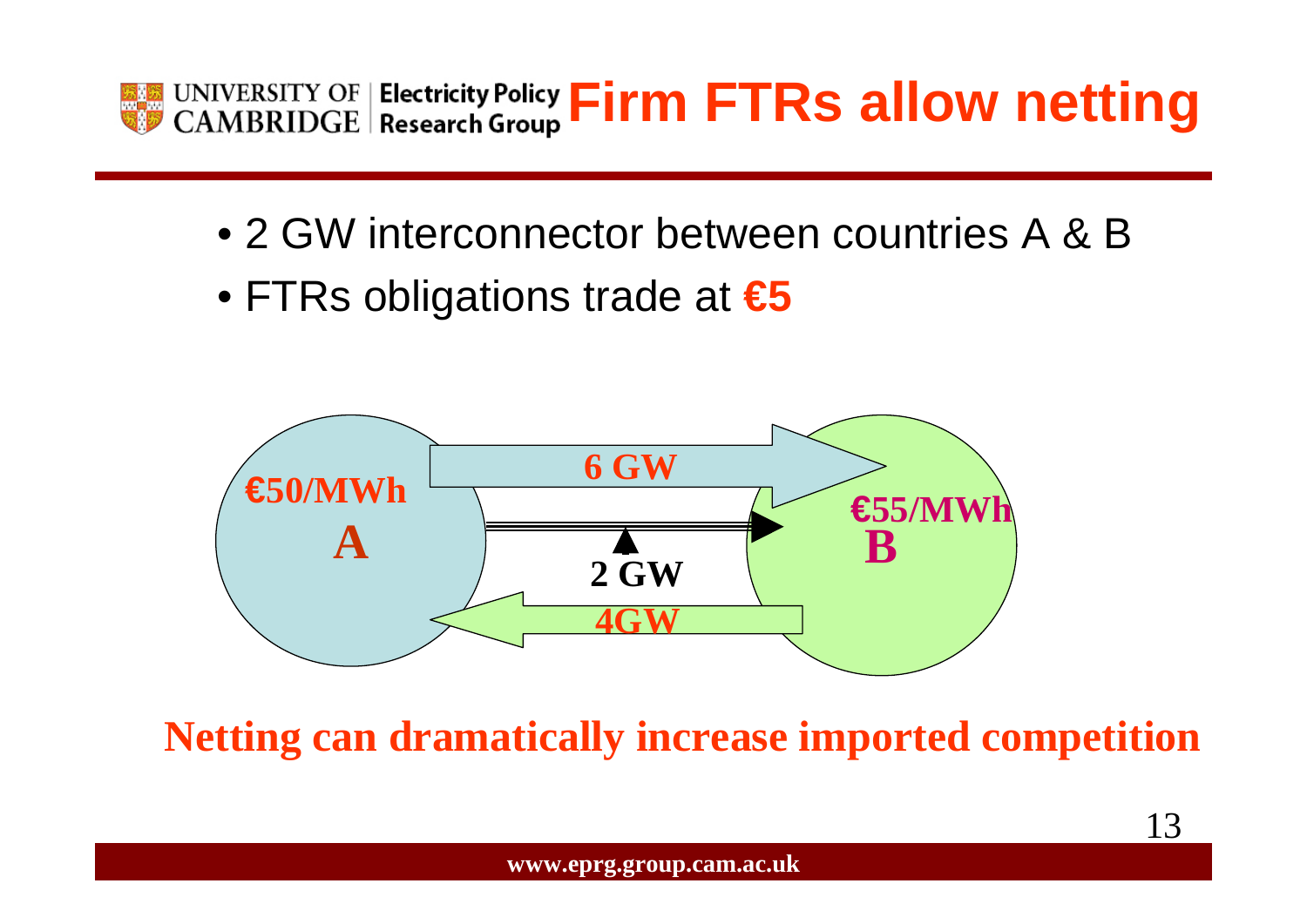

### **FTR obligations increase competition**

- Consider an IC ATC = 2 GW connecting two concentrated markets, A, B (peak  $L = 20$  GW)
- Large Industrial Consumers (LIC) demand = 8 GW
	- PTRs only release 1 GW in each direction
	- 87% of market dominated by incumbent G
- ¾Now SO issues 2 GW FTR *obligations* each way
	- Initially LICs buy 2 GW A $\rightarrow$ B, G<sub>B</sub> loses 2 GW custom, sells to A, FTR of 2 GW B→A nets to zero; SO continues to issue FTRs subject to net value of 2 GW
- Generators in each country vulnerable to competition from abroad *for any customer in their market*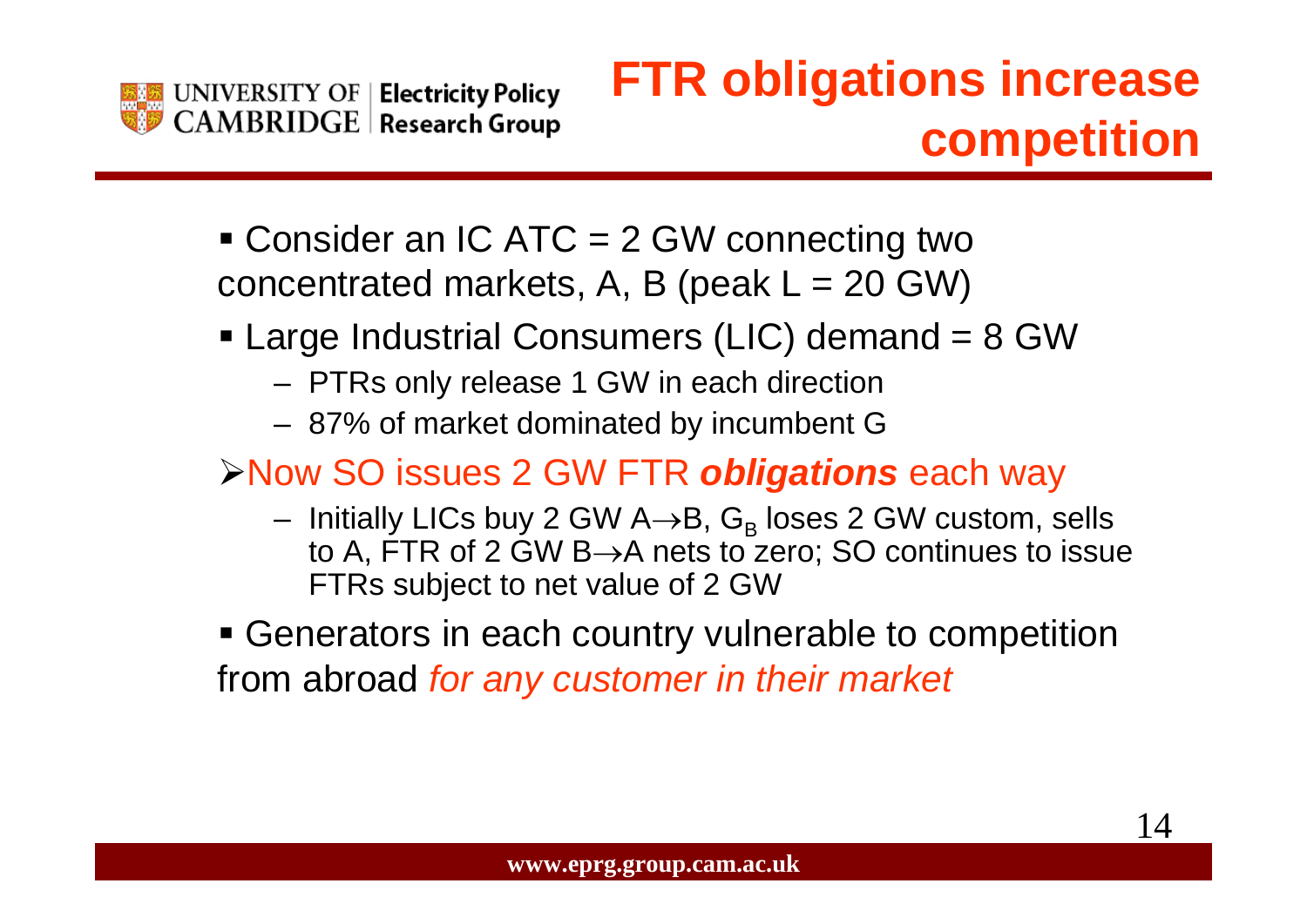

- All US nodal markets offer long-term **FTR obligations**: market participants happy
- PJM and CAISO offer FTR options (for Merchant Transmission projects)
- • **Market demand for FTR options < 1%**
- Many ISOs have looked at issuing FTR options
	- Reluctant to issue/administer FTR options market because of challenge in designing a set of options while ensuring TSO revenue adequacy
	- Hard to price FTR options => concerns about liquidity of secondary markets
	- nothing stops traders issuing them
- => Offer FTR options and obligations if market demands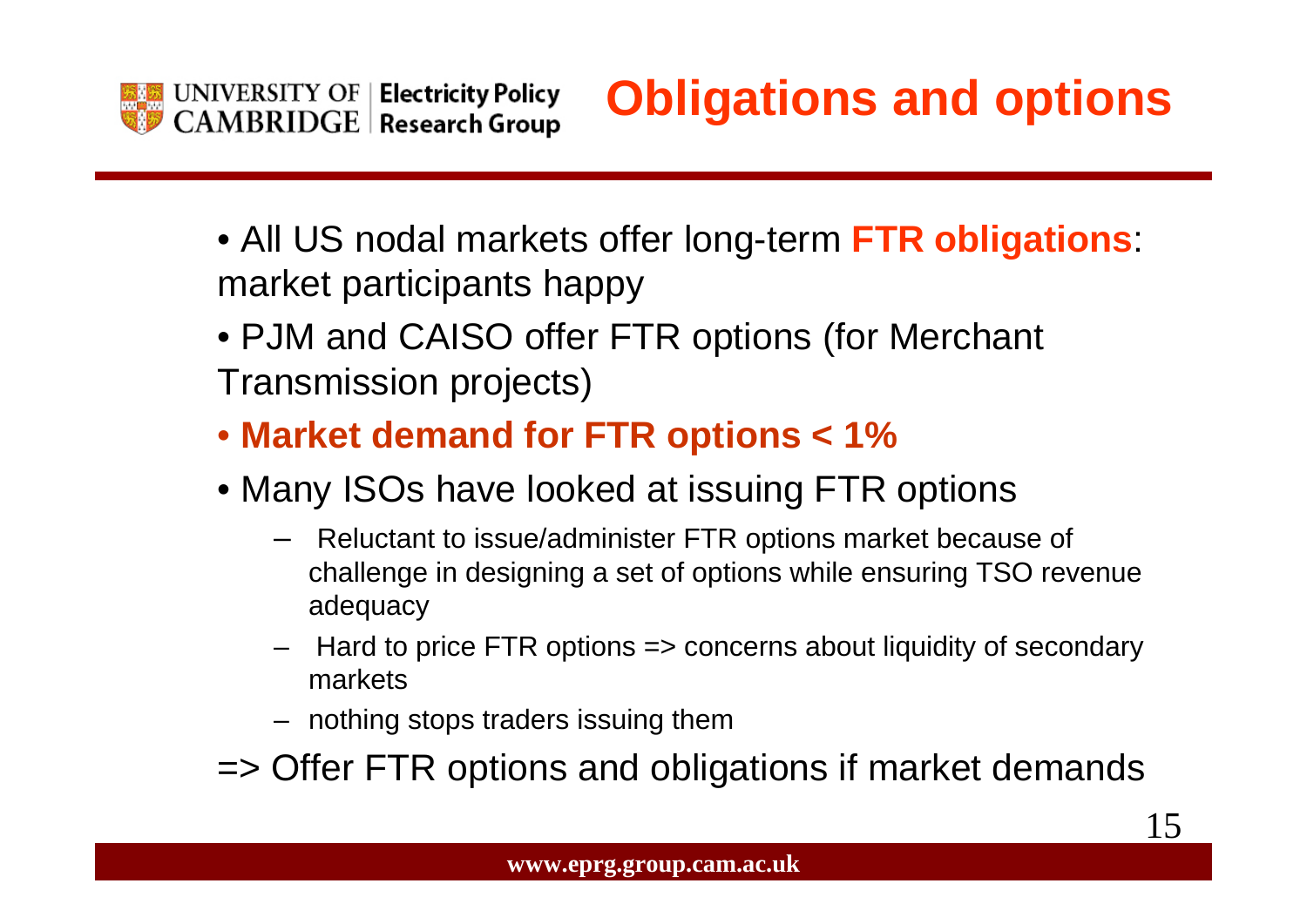

## **Problems with TEM**

- •Target Electricity Model has zonal not nodal prices
- FTRs are from zone-to-zone
- But flows depend on which nodes inject and withdraw
- => ATC depends on which nodal flows, so market condition dependent
- => TSOs provide nodal load flow data to maximize dayahead ATCs
- Simultaneous Feasibility Test: ATC does not depend on market conditions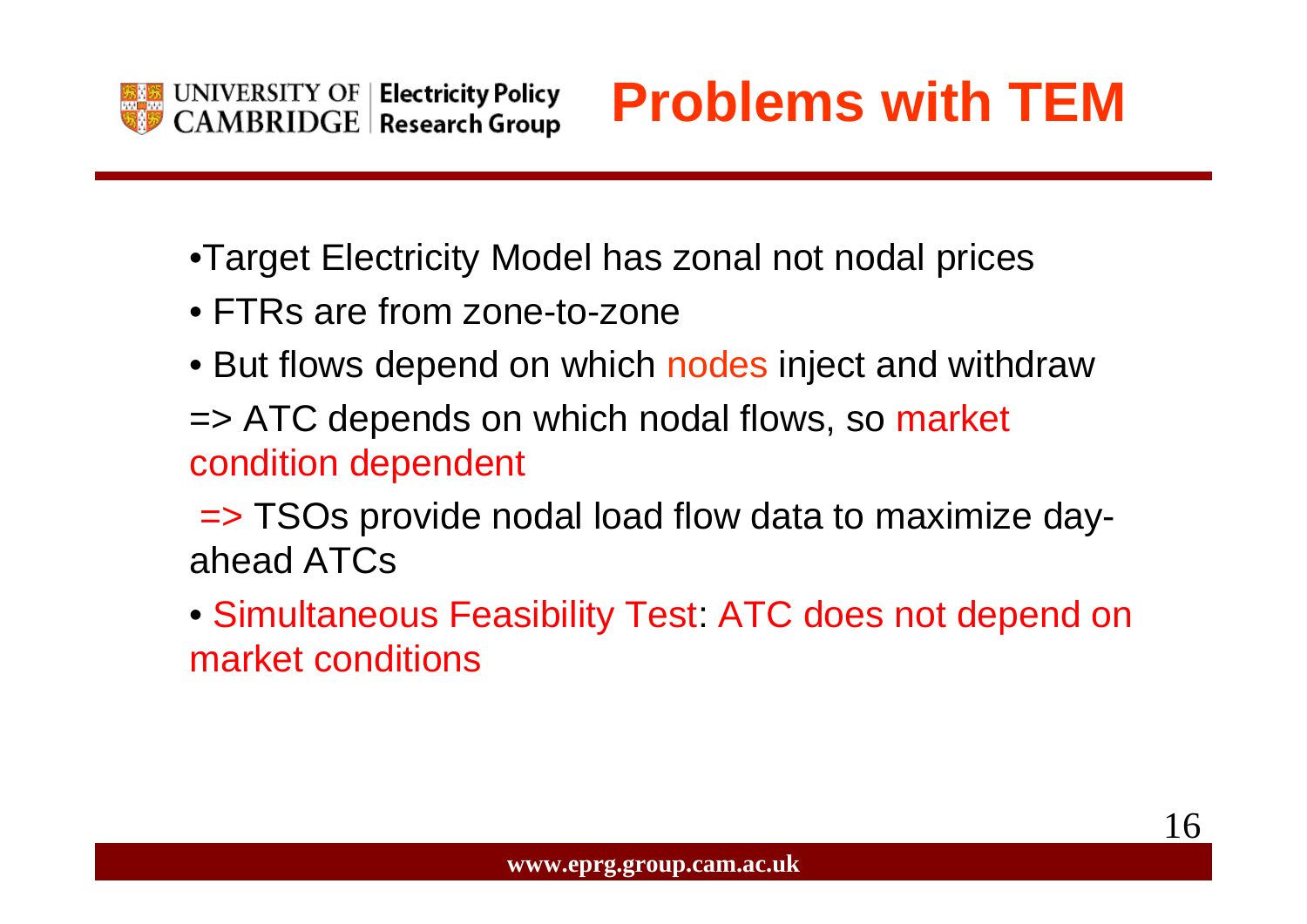

### **Simultaneous Feasibility Test (SFT)**

- SFT needed to maximise ATC
	- $\Rightarrow$  Represent all FTRs in network model + all external loop flows
	- $\Rightarrow$  Solve for network flows pre- and postcontingency states
- guarantees if all FTRs exercised to support IC transfers then no constraint or ATC exceeded
- Provided topology unchanged, TSO congestion *revenues will be "adequate"*
	- to settle all FTRs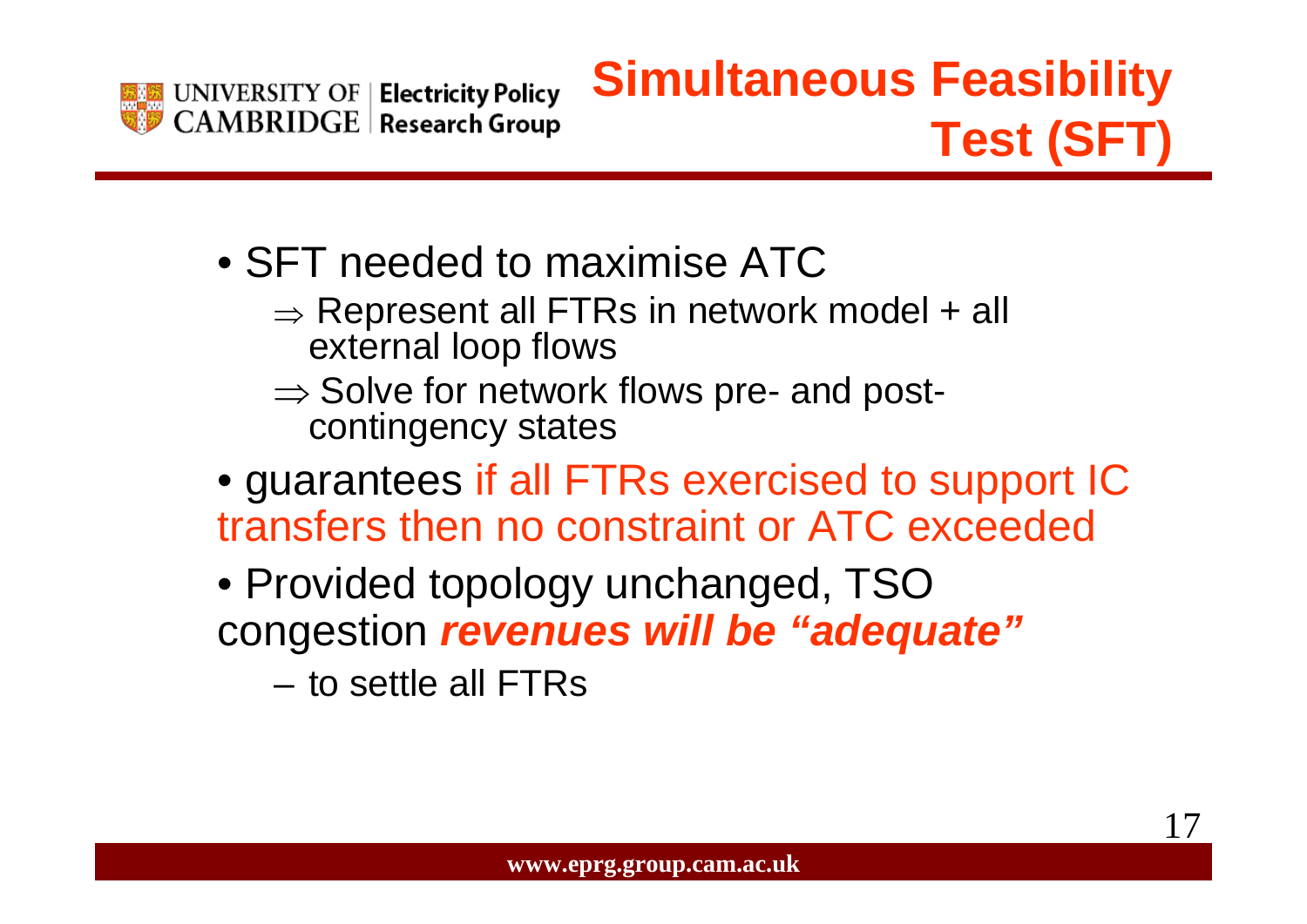

**Merchant / Subsea links**

18

•Subsea links face higher and longer outage risks

- => Firm contracts could rapidly bankrupt owner
- => Should be permitted to offer interruptible service
- guaranteeing firm service likely needs a large insurance premium provided by asset-adequate insurance firm

•If NRAs impose new conditions on merchants

- Merchants should retain existing property rights
- Can negotiate compensation for less favourable terms
- •EC/ACER consider merchant regulation carefully
	- Currently discourages new merchant links when more ICs needed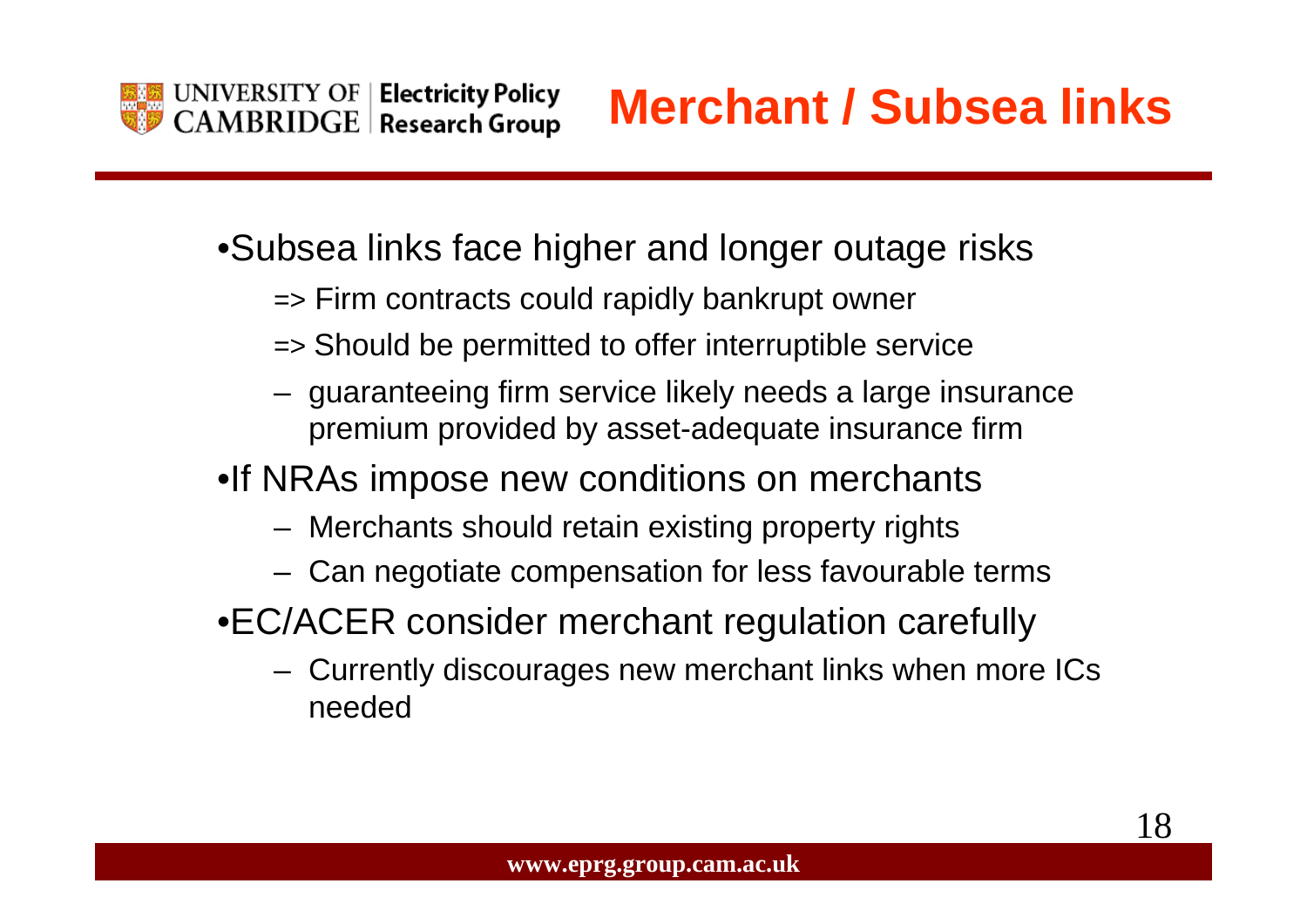

- TSOs prefer 1 yr PTRs not 3+ yr FTRs
	- Defending incumbents from competition?
- $\Rightarrow$  NRAs need to take tougher line
- ⇒ **no discrimination** treat domestic and external access alike
- •MiFID subjects TSOs to financial regulation?
	- But NRAs better regulators
	- SFT ensures revenue adequacy
		- but NRAs must assure compensation for *force majeure*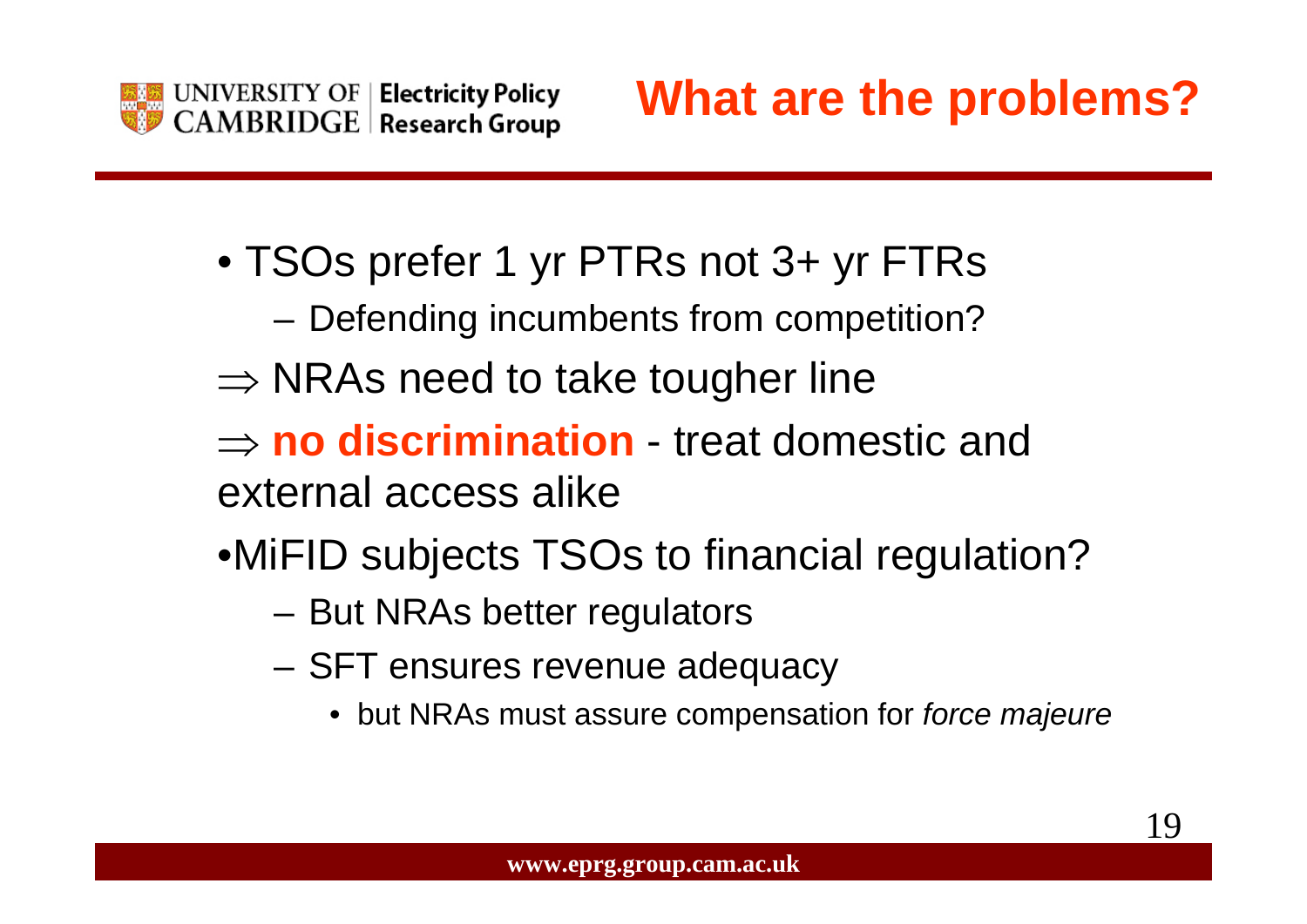



20

- **Firm** long-term TRs are desirable
	- TSOs need regulatory assurance to recoup losses
	- within country transmission is firm need EU non-discrimination
	- Only undersea & merchant IC's should be **exempt** from firmness
- • **Anything PTRs can do FTRs can do better**
- FTR obligations increase competition and efficiency
	- nettting allows more competitors into each market
	- but zonal pricing is an impediment to full market integration
	- Inter-zonal ATC calculation is **market-condition dependent**
		- does not respect the physics (loop flows, internal congestion)
		- => under-declaration and inefficient use of capacity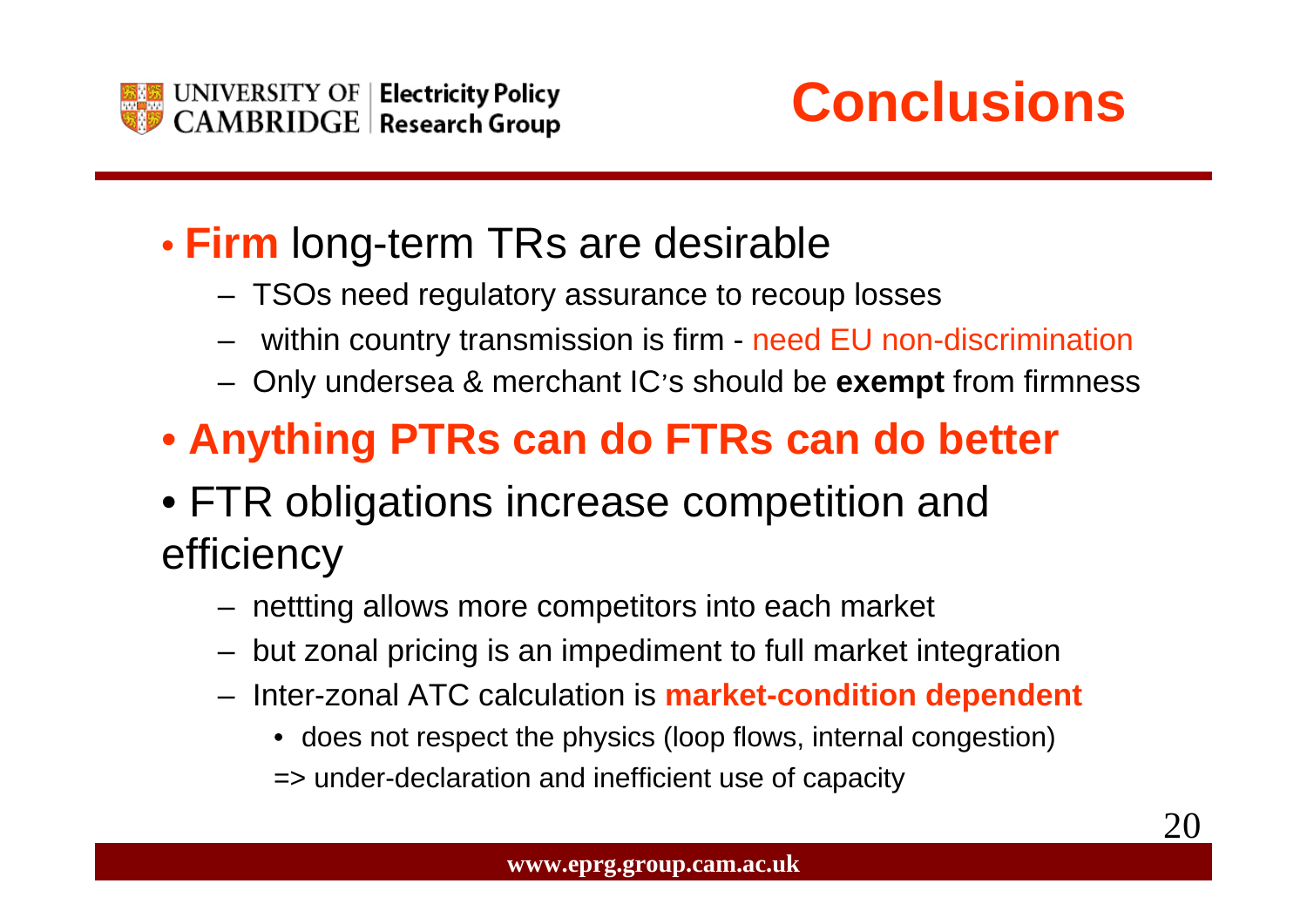

# Financial Transmission Rights

### Appendix

### Cambridge Winter Research Seminar 9th December 2011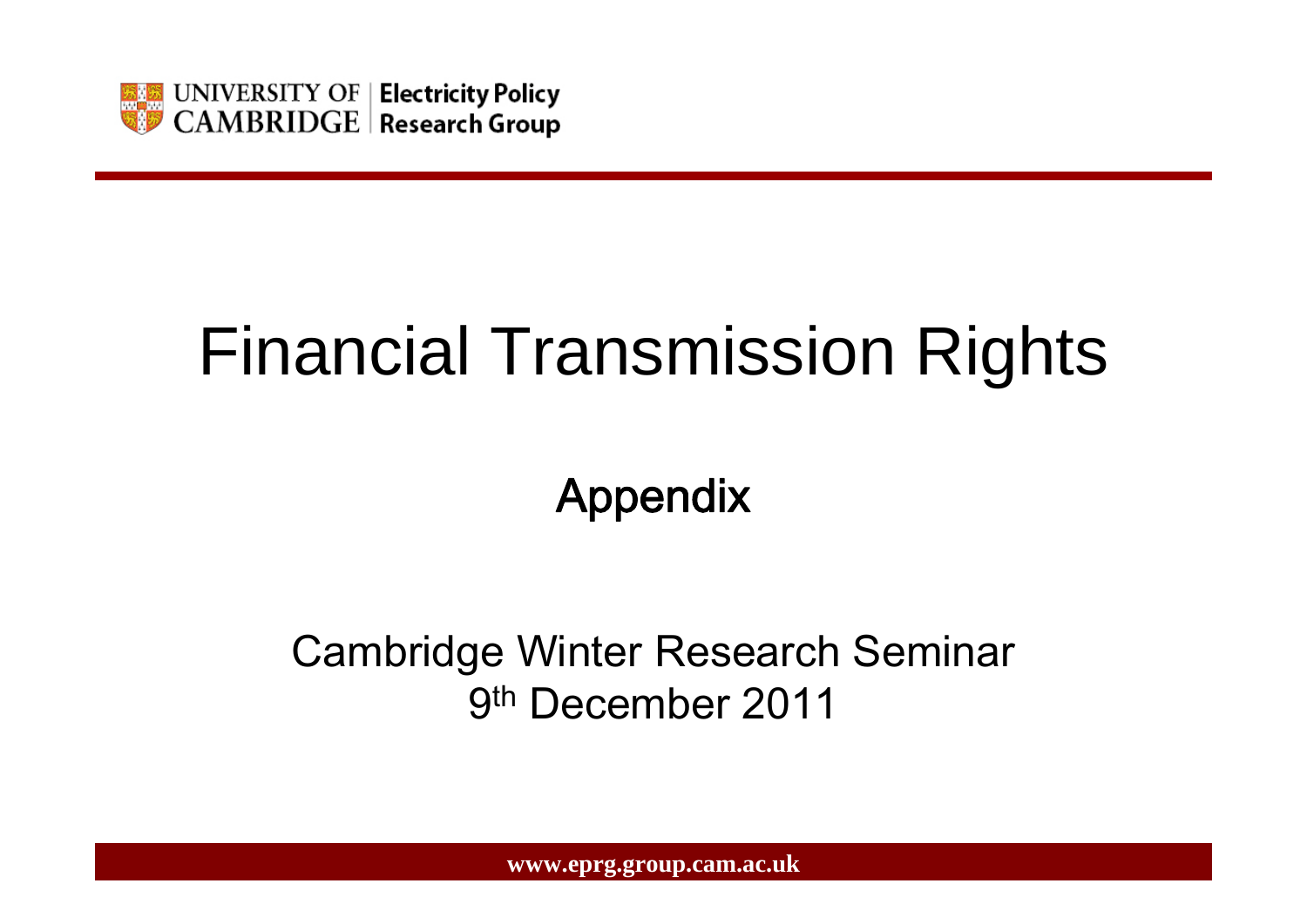

#### **Price differences, Spain-France**

*monthly moving averages of hourly differences*

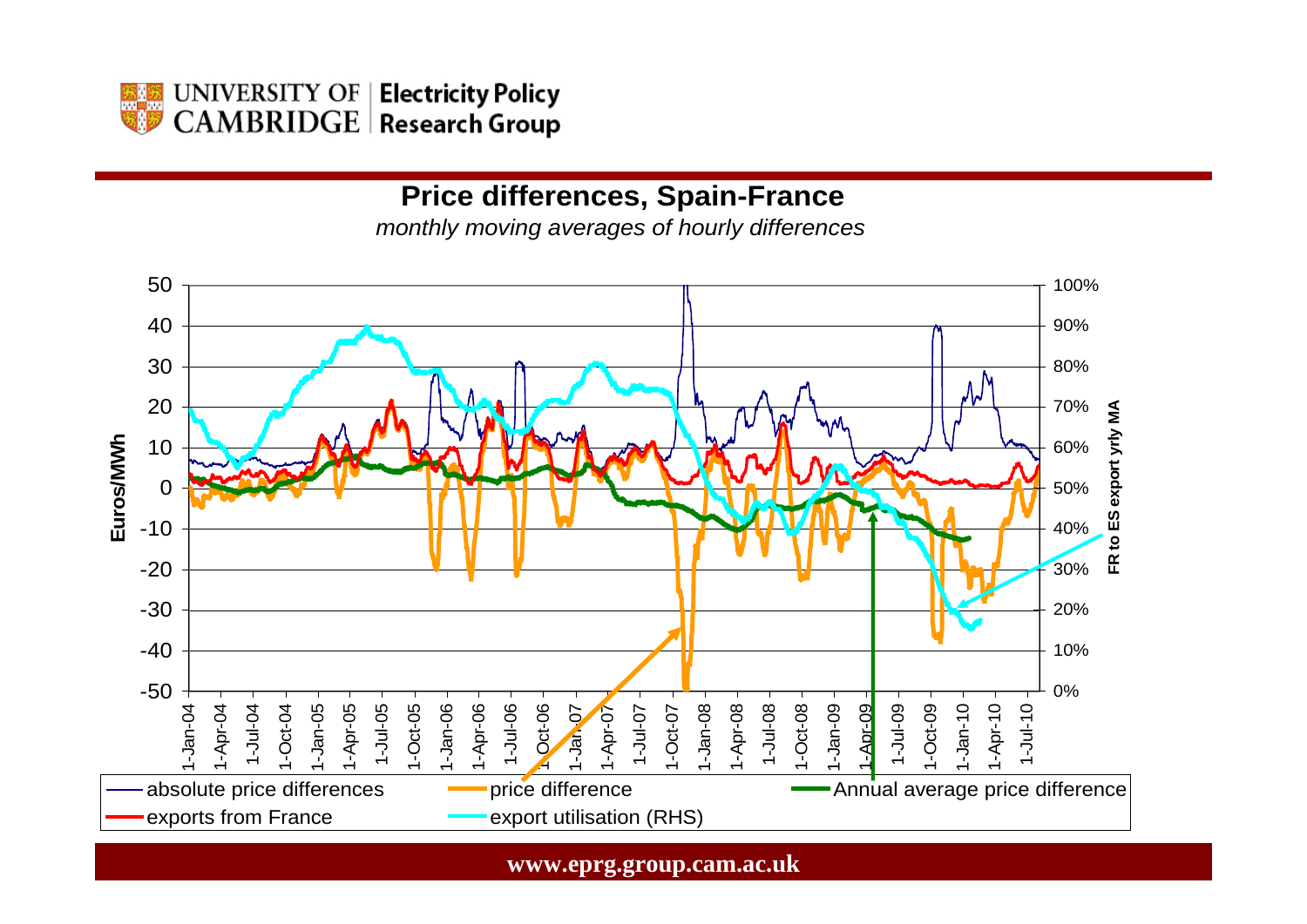

## **Trading example: Spain – France in 2006**

- •1 yr base contract €50.65/MWh in Spain; €48.13 in France
- $\bullet$ But PTR FR $\rightarrow$ ES worth  $\bigoplus$ .49/MWh (value of exports only)
	- $−$  does this mean L<sub>s</sub> cannot bid for PTR when E $\rho_{\rm \scriptscriptstyle F}$   $E p_{\rm \scriptscriptstyle S}$  = €2.52/MWh?
- No: not if LIC actively trades
	- $\,$  G<sub>F</sub> has MC €30/MWh, contract to sell to L<sub>s</sub> who holds PTR at €48.13/MWh
	- 19 July 2006: *p<sub>F</sub>* = €116.83/MWh, *p<sub>S</sub>* = €55.30/MWh, *p<sub>F</sub> -p<sub>S</sub>* = €61.53/MWh
	- $−\,$  L $_{\rm S}$  sells into FR market, profit = €116.83 48.13/MWh = €67.87/MWh, releases PTR (value = 0), having paid  $€8.49/MWh$ , buys in ES at  $€55.30/MWh$  rather than at contract of  $\epsilon$ 48.13/MWh, loss of  $(\epsilon$ 7.17)/MWh,
	- net gain = €67.87- €7.17- €8.49 = € 52.21/MWh *on this day*
- same as  $\mathsf{L}_\mathsf{S}$  holding Spanish CfD for  $\mathsf{\in}48.13\mathsf{MWh}$  and onesided FTR FR→ES for €8.49/MWh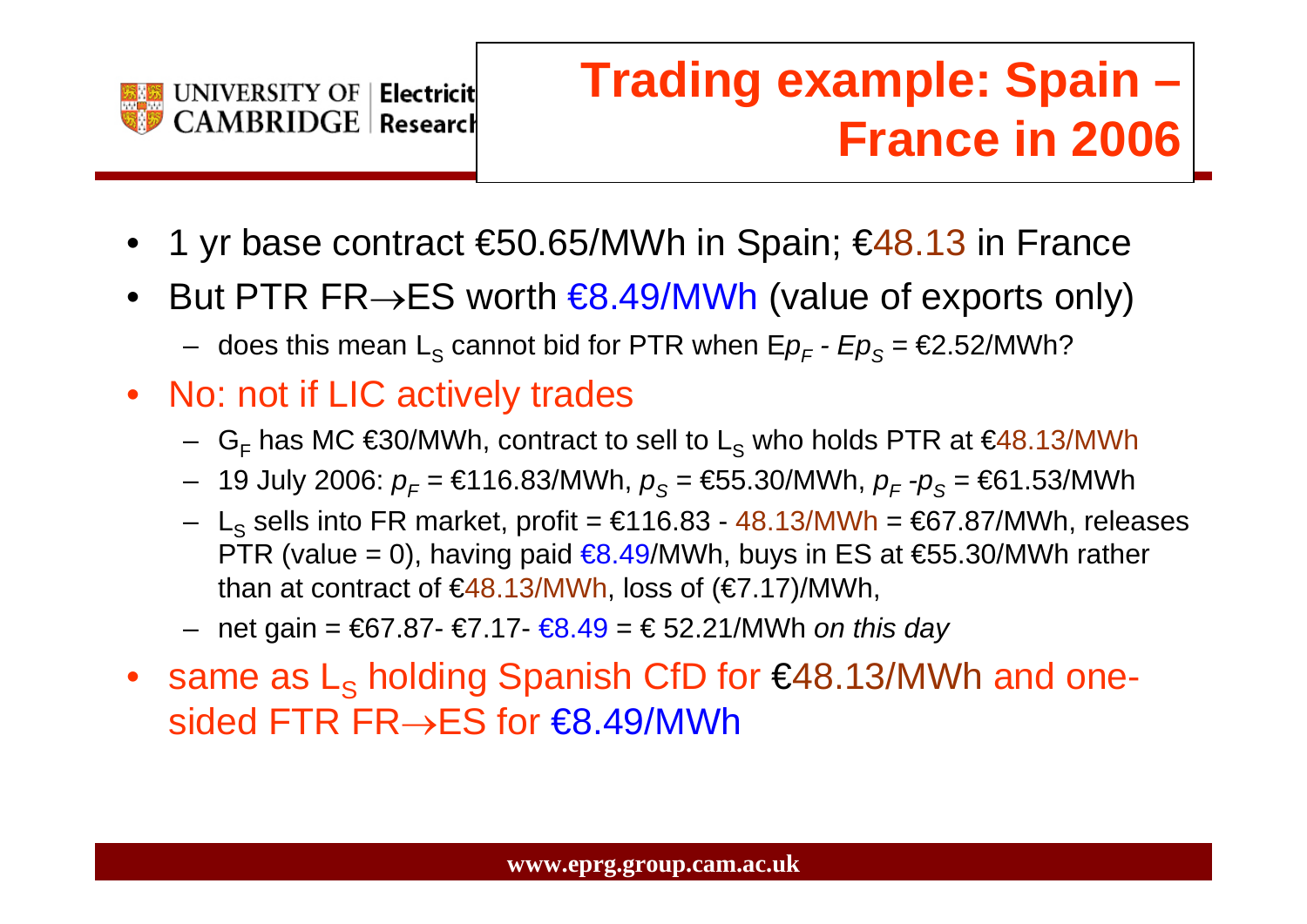

- Generator G has variable cost €30, sells to L at €40, issues L 2-sided CfD with strike price *P =* €40
- G offers into PX at  $\epsilon$ 30, L bids at limit price e.g.  $\epsilon$ 9,999
- Spot  $P = \epsilon 25$ , G does not generate, L buys at  $\epsilon 25$ , L pays G  $€40-25= €15$  on CfD, G makes profit of  $€15>$ strike price less  $MC = €10$

• Spot price  $= \epsilon 50$ , G generates, sells at  $\epsilon 50$ , L buys at  $€50$ , G pays L  $€50-40= €10$  on CfD (can afford to), reducing G's sales revenue to  $\epsilon$ 40 = strike price. Profit = €10

• **Credit risk: L defaults on CfD (contract stranded)**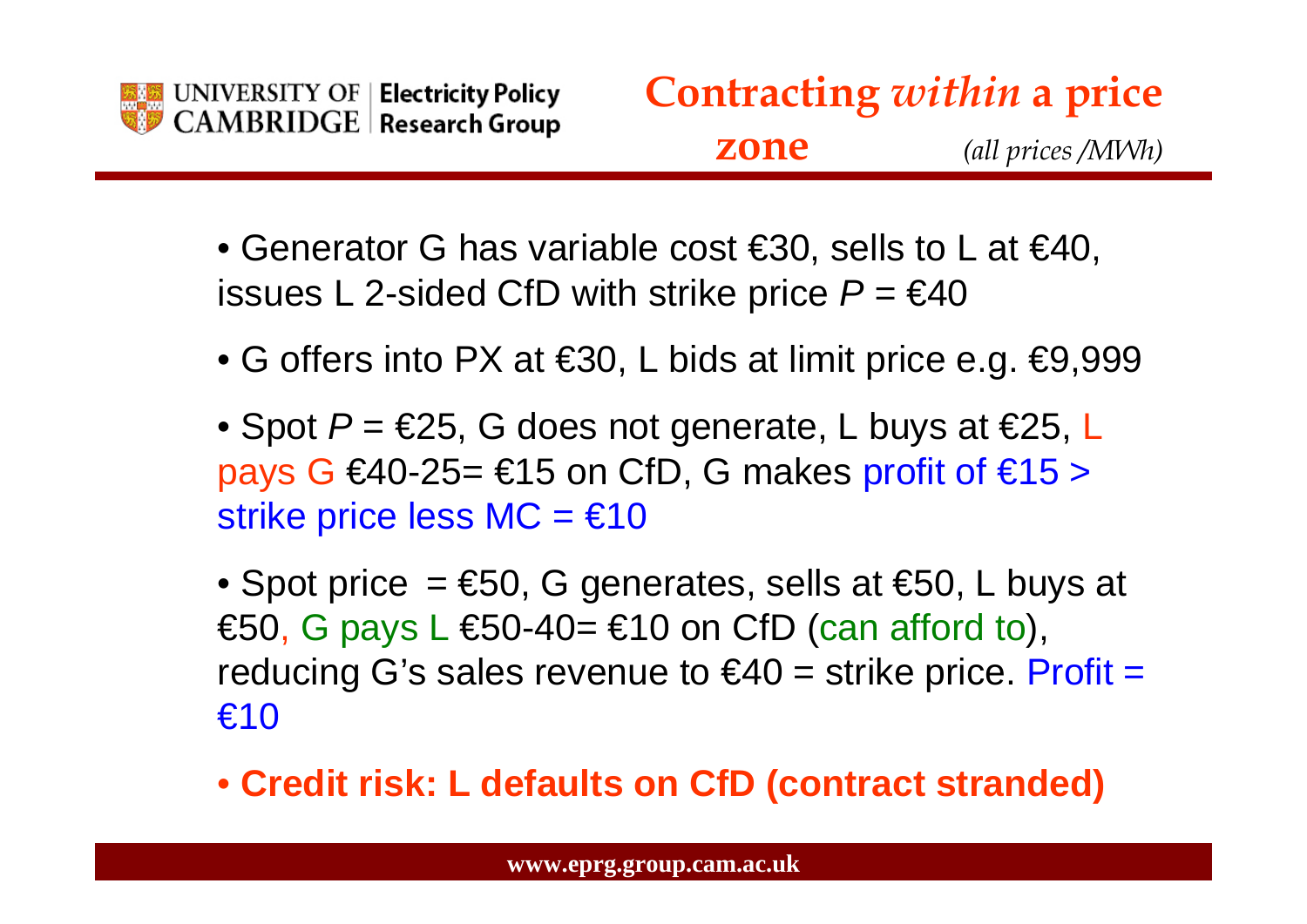

- Generator G in A MC=  $\epsilon$ 30, sells to L in B at  $\epsilon$ 40, issues L 2-sided CfD with strike  $P = \epsilon 40$ , buys FTR A=>B for  $\epsilon 5$
- •G offers into PX at  $\epsilon$ 30, L bids at limit price e.g.  $\epsilon$ 9,999
- ${}^\bullet P_A^{}$  = €25, G does not generate,  $P_B^{}$  = €35; L buys at €35, L pays G €40-35=  $\text{\$}$  on CfD, G collects  $\text{\$}35$ -  $\text{\$}25$  =  $\text{\$}10$  on FTR, makes generating profit of  $\epsilon$ 15 > strike price less MC  $=$  €10 (less FTR  $\epsilon$ 5)

 $\bullet P_{\mathcal{A}}^{}$ = €50, G generates, sells at €50,  $P_{\mathcal{B}}^{}$ = €45, L buys at  $€45$ , G pays L  $€45-40= €5$  on CfD, G pays  $€5$  on FTR, G's revenue to  $\text{\$50--5$-5=40}$  = strike price. Profit =  $\text{\$10}$  (less  $FTR \in S$ 

**Credit risks: buyer defaults on CfD**